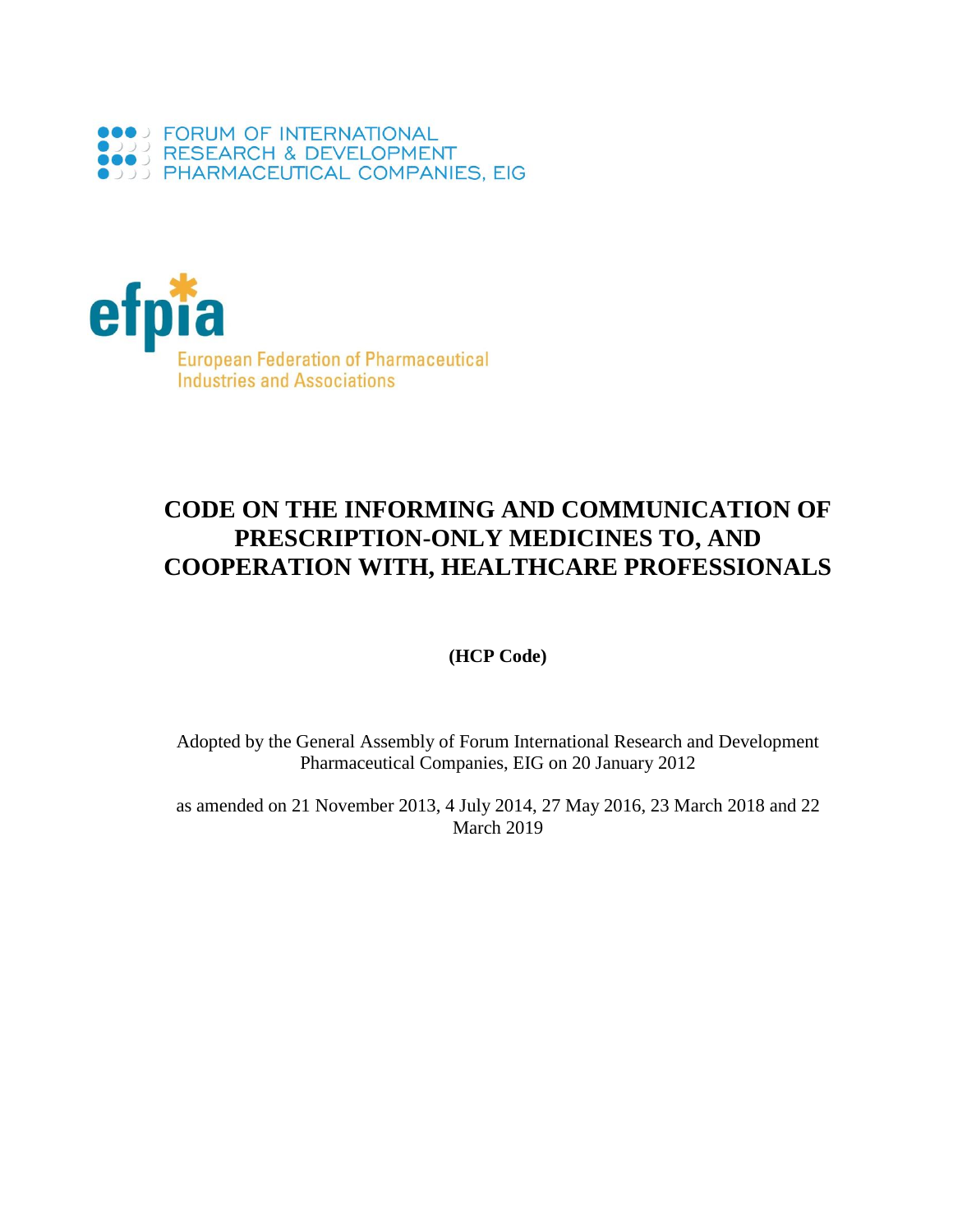# **(CONSOLIDATED VERSION – MARCH 2018)**

# **Table of contents**

 $\overline{a}$ 

|                        | IMPLEMENTATION OF CODE PROVISIONS                | 3  |
|------------------------|--------------------------------------------------|----|
|                        | <b>INTRODUCTION</b>                              | 3  |
|                        | SCOPE OF IMPLEMENTATION OF CODE PROVISIONS       | 4  |
| PROVISIONS OF THE CODE |                                                  | 5  |
| 1.                     | <b>MARKETING</b>                                 | 5  |
| 2.                     | <b>PROMOTION</b>                                 | 5  |
| 3.                     | <b>QUALITY OF INFORMATION</b>                    | 10 |
| 4.                     | PROHIBITION OF GIFTS                             | 10 |
| 5.                     | SPONSORSHIP OF HEALTHCARE PROFESSIONALS          | 11 |
| 6.                     | DONATIONS AND GRANTS THAT SUPPORT HEALTHCARE,    |    |
|                        | <b>RESEARCH OR EDUCATION</b>                     | 11 |
| 7.                     | <b>FEES FOR SERVICE</b>                          | 11 |
| 8.                     | THE HIRING OF CONSULTANTS                        | 12 |
| 9.                     | NON-INTERVENTIONAL CLINICAL STUDIES OF MEDICINAL |    |
|                        | <b>PRODUCTS</b>                                  | 13 |
| 10.                    | PERSONS EMPLOYED IN PHARMACEUTICAL PROMOTIONAL   |    |
|                        | <b>ACTIVITIES</b>                                | 14 |
| 11.                    | MEDICINAL PRODUCT SAMPLES                        | 15 |
| 12.                    | <b>SANCTIONS</b>                                 | 16 |
| 13.                    | <b>RESPONSIBILITY</b>                            | 17 |
| 14.                    | <b>SUPERVISION</b>                               | 17 |
| 15.                    | <b>COMPLAINTS</b>                                | 17 |
| 16.                    | <b>AMENDMENTS</b>                                | 17 |
| 17.                    | <b>ENFORCEMENT</b>                               | 17 |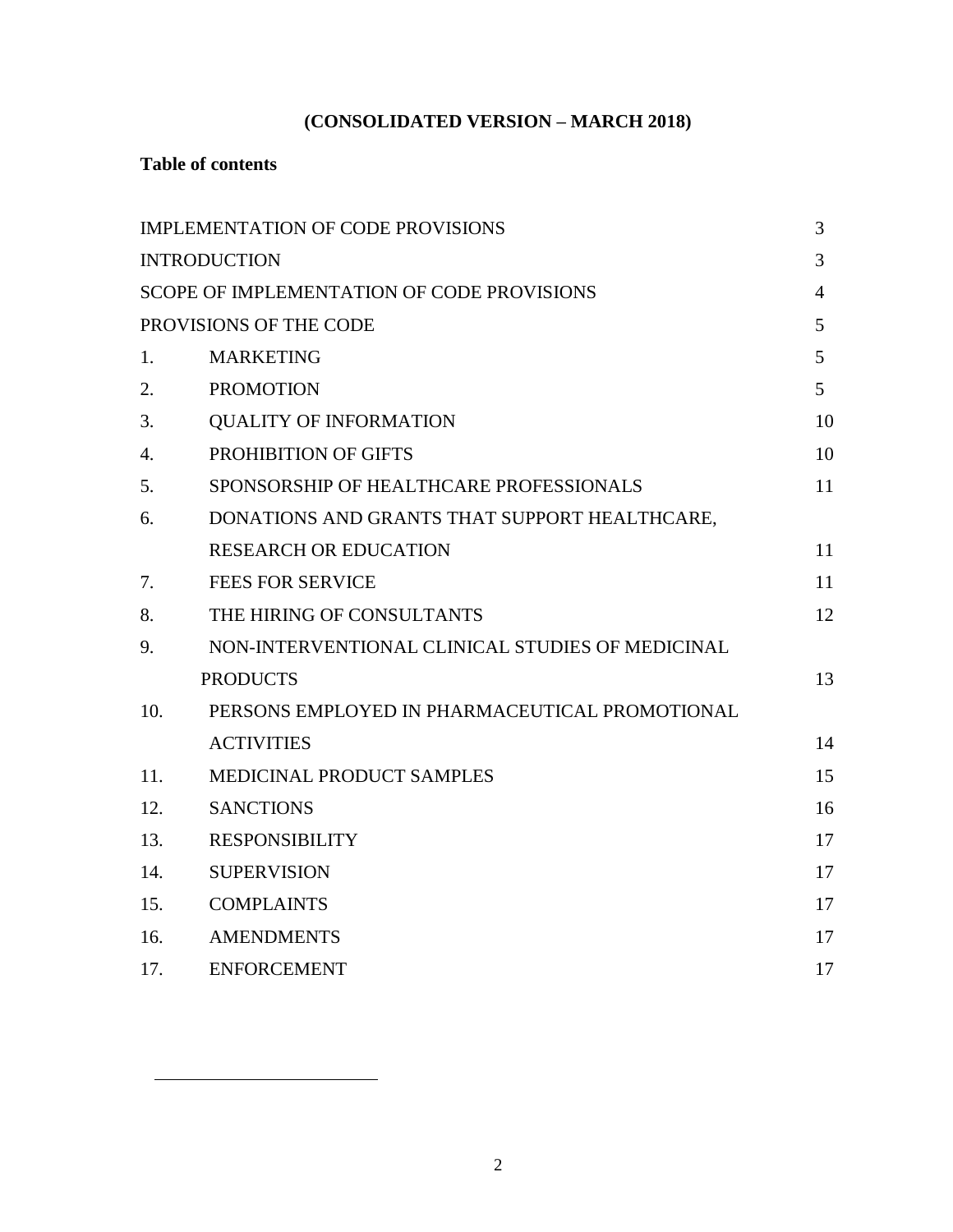#### **IMPLEMENTATION OF CODE PROVISIONS**

The Forum of International Research and Development Pharmaceutical Companies, EIG (hereinafter: Forum) is introducing appropriate procedures to assure that companies, members of the Forum, operate in accordance with the European (as adopted by the European Federation of Pharmaceutical Industries and Associations (hereinafter: EFPIA)) and appropriate national codes (Code on the informing and communication of prescription-only medicines to, and cooperation with, healthcare professionals (hereinafter: HCP Code)) and resolve eventual complaints due to failure to meet obligations pursuant to the above procedures.

The Forum has established a Committee for supervision of the provisions of ethical codes (hereinafter: Committee), which is composed of independent experts in various fields with appropriate expert knowledge and representatives of the Forum.

The Committee oversees the implementation of this Code and other Forum Codes and proposes amendments to codes or procedures adopted for their implementation.

The Committee has been established to assess information on medicinal products, assess the appropriateness of member cooperation with healthcare professionals and patient organisations and compliance of publishing transfers of funds from member companies to healthcare professionals and healthcare organisations. The Committee operates as a voluntary and self-regulating body for all Forum members.

#### **INTRODUCTION**

The main task of the pharmaceutical industry is the development of new and effective medicinal products and improvement of existing ones to aid patients and the provision of reliable information regarding such products.

To that end, the pharmaceutical industry pursues activities of marketing such medicinal products and also organises expert meetings, thereby contributing to a constant elevation of knowledge and expertise in public healthcare. The level of scientific expertise at such events must be high, while other elements should remain reasonable.

Marketing of medicinal products is carried out pursuant to the following national and international rules:

1. All Forum member companies are obliged to operate in line with the applicable Medicinal Products Act and other applicable legislation. All pharmaceutical companies must provide healthcare professionals with relevant, reliable and appropriate information regarding the medicinal products they market.

2. Provisions of the HCP code are based on the rules adopted by EFPIA, the representing body of the European pharmaceutical industry, of which the Forum is an associate member. The EFPIA Code on the promotion of prescription-only medicines to, and interactions with, healthcare professionals has been adopted with the purpose of harmonisation with Council Directive 2001/83/EC of November 2001 and its amendments. Forum member companies are also obliged to observe the provisions of applicable Slovenian legislation in the field of marketing, advertising and informing of medicinal products.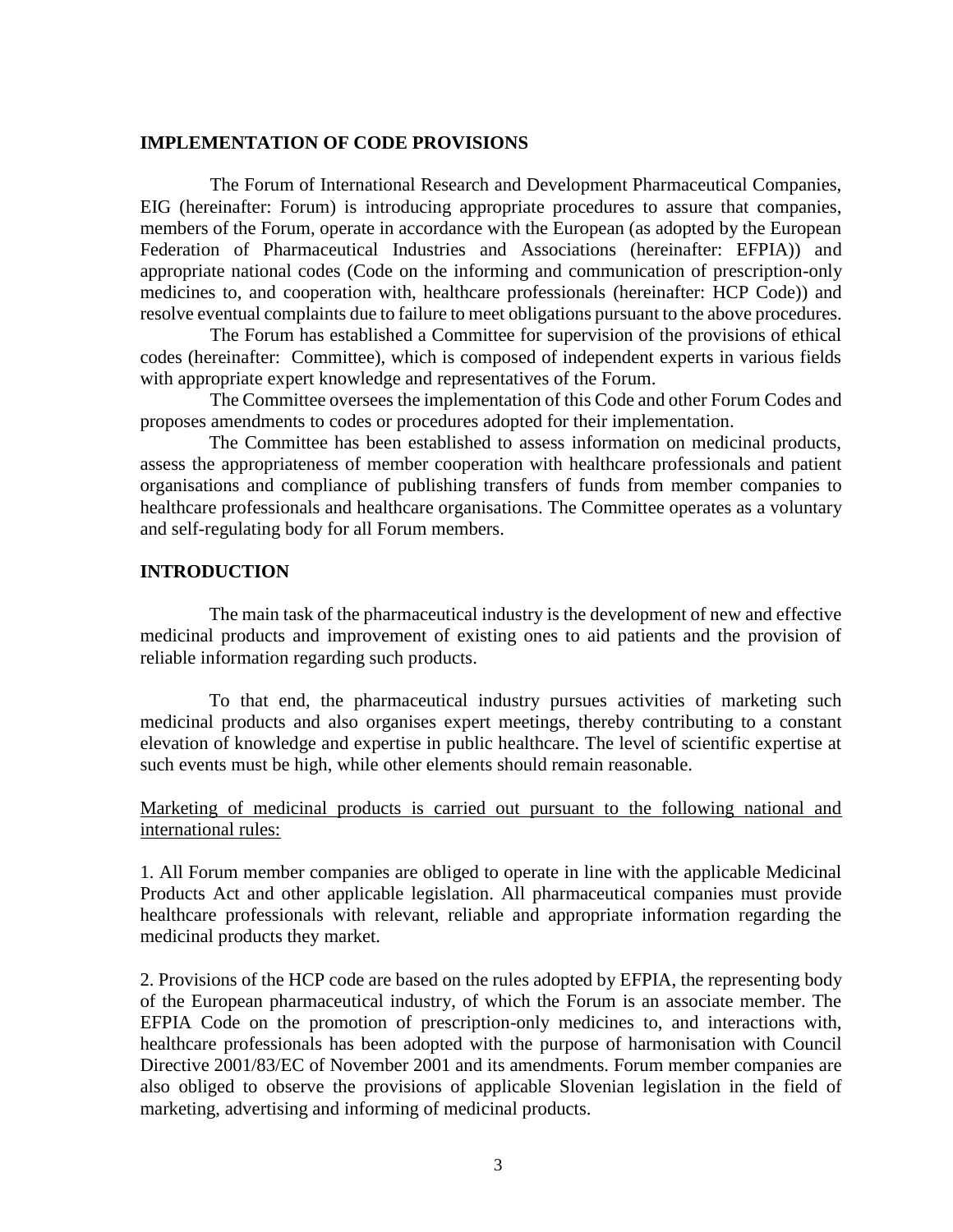3. The Forum promotes competition among pharmaceutical companies. The HCP Code is not intended to restrain fair competition. Rather, it seeks to ensure honest and truthful promotion activities, avoid deceptive practices and potential conflicts of interest with healthcare professionals, and operation in compliance with applicable laws and regulations. The HCP code aims to foster an environment where the general public can be confident that choices regarding their medicines are being made on the basis of the merits of each product and the healthcare needs of each individual patient.

#### **SCOPE OF IMPLEMENTATION OF CODE PROVISIONS**

Provisions apply for all forms of marketing. This includes all information and activities pertaining to promotion of sales, performed either by the manufacturer of medicinal products or another party on its behalf, of such a nature that they may influence the prescription, marketing, sales and consumption of medicinal products of such a manufacturer.

The HCP code regulates the promotion of prescription-only medicinal products to healthcare professionals. The term "promotion", as used in the HCP code, includes any activity undertaken, organised or sponsored by a pharmaceutical company, or with its authority, which promotes the prescription, supply, sale, administration, recommendation or consumption of its medicinal product(s).The HCP code covers promotional activity and communication directed towards physicians or other members of medical, dental, pharmacy or nursing professions or any other person who in the course of his or her professional activities may prescribe or administer medicinal products (hereinafter: "healthcare professional").

The HCP code is not intended to restrain or regulate the provision of non-promotional medical, scientific and factual information; nor is it intended to restrain or regulate activities directed towards the general public which relate solely to non-prescription medicinal products.

#### The HCP code does not cover the following:

- packaging, SmPC, package leaflets and other documents approved by a competent body at issuing of marketing authorization or later;

- correspondence and other materials of a informative nature, needed to answer a specific question about a particular pharmaceutical product;

- specific or informative publications, e.g. regarding new packaging or adverse-reaction warnings, trade catalogues and price lists, provided they include no product information;

- information related to human health or illnesses, provided there is no reference, even implied, to a medicinal product and that information is quality, unambiguous, integral, balanced, comprehensible to users and do not contain elements of direct or hidden advertising;

- activities pertaining exclusively to non-prescription medicinal products;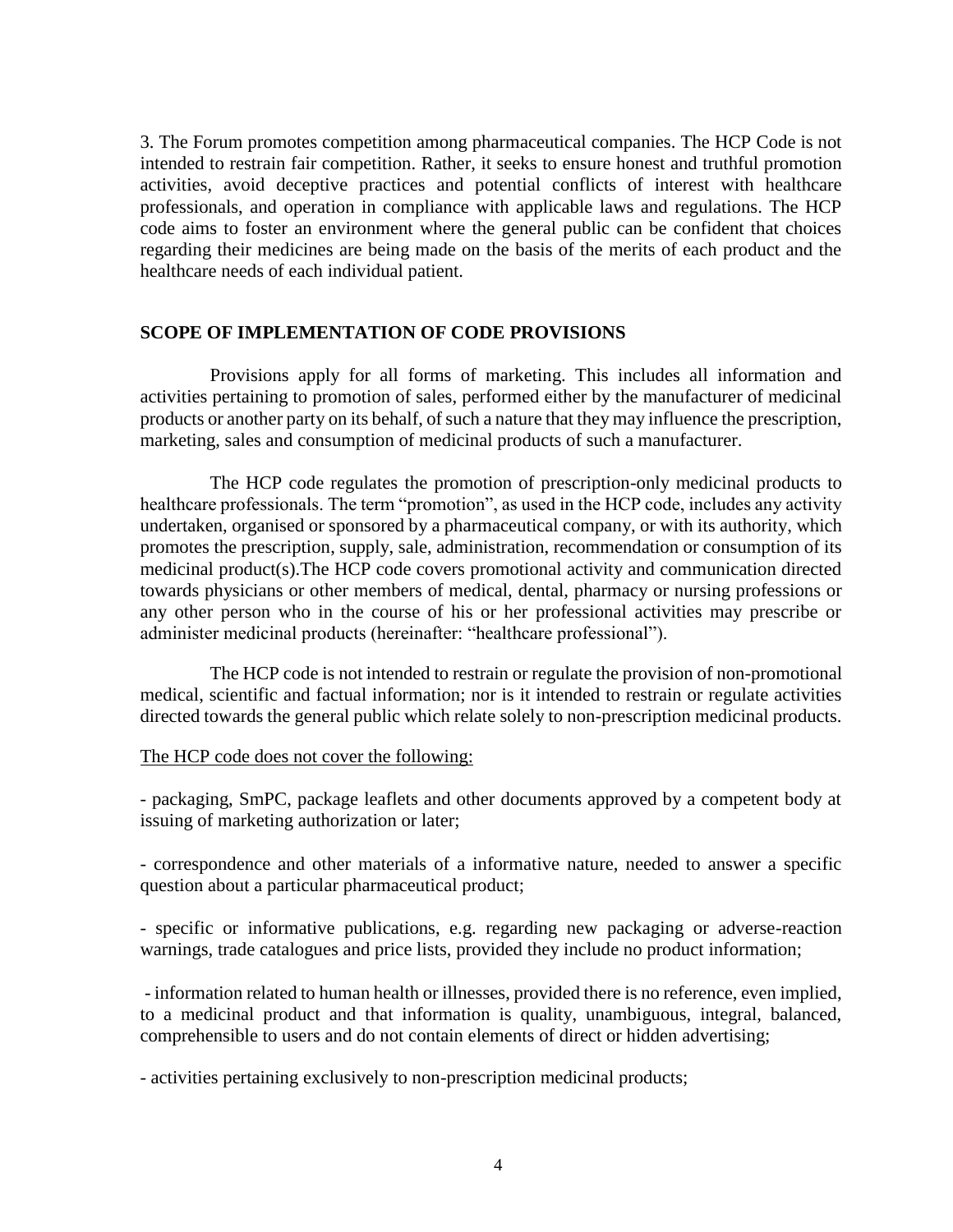- non-promotional, general information about companies (such as information directed to investors or to current/prospective employees), including financial data, descriptions of research and development programmes, and discussion of regulatory developments affecting a company and its products.

# **PROVISIONS OF THE CODE**

### **1. MARKETING**

1.1. A medicinal product must not be promoted prior to the grant of the marketing authorization.

1.2. All the elements of promotion must be consistent with the particulars listed in the summary of product characteristics (SmPC), and must be limited to approved indications.

1.3. All promotional materials shall in accordance with applicable national legislation and regulations contain the following information, provided in a clear and legible manner:

- a) essential information consistent with the summary of product characteristics (composition of medicinal product, therapeutic indications, dosage and manner of application, summary of adverse reactions, precautionary measures and warnings, contraindications and interactions, name, sign and address of the marketing authorisation holder), specifying the date on which such essential information was generated or last revised;
- b) product classification with regard to the manner and regime of dispensing.

# **2. PROMOTION**

### 2.1. PROMOTION

- a) Information on medicinal products shall be accurate, balanced, fair, objective and sufficiently complete to enable the recipient to form his or her own opinion of the therapeutic value of the medicinal product concerned. It should be based on an up-to-date evaluation of all relevant materials and shall reflect that evidence clearly. Information must not mislead by distortion, exaggeration, undue emphasis, omission or in any other way. Information on medicinal products must normally be marked as "only for the expert public".
- b) The word "safe" shall never be used without appropriate explanation.
- c) The word »new« must not be used to describe any medicinal product or marketing form that is generally accessible, or any therapeutic indications that are being promoted for more than one year from the date of first availability in the Slovenian market.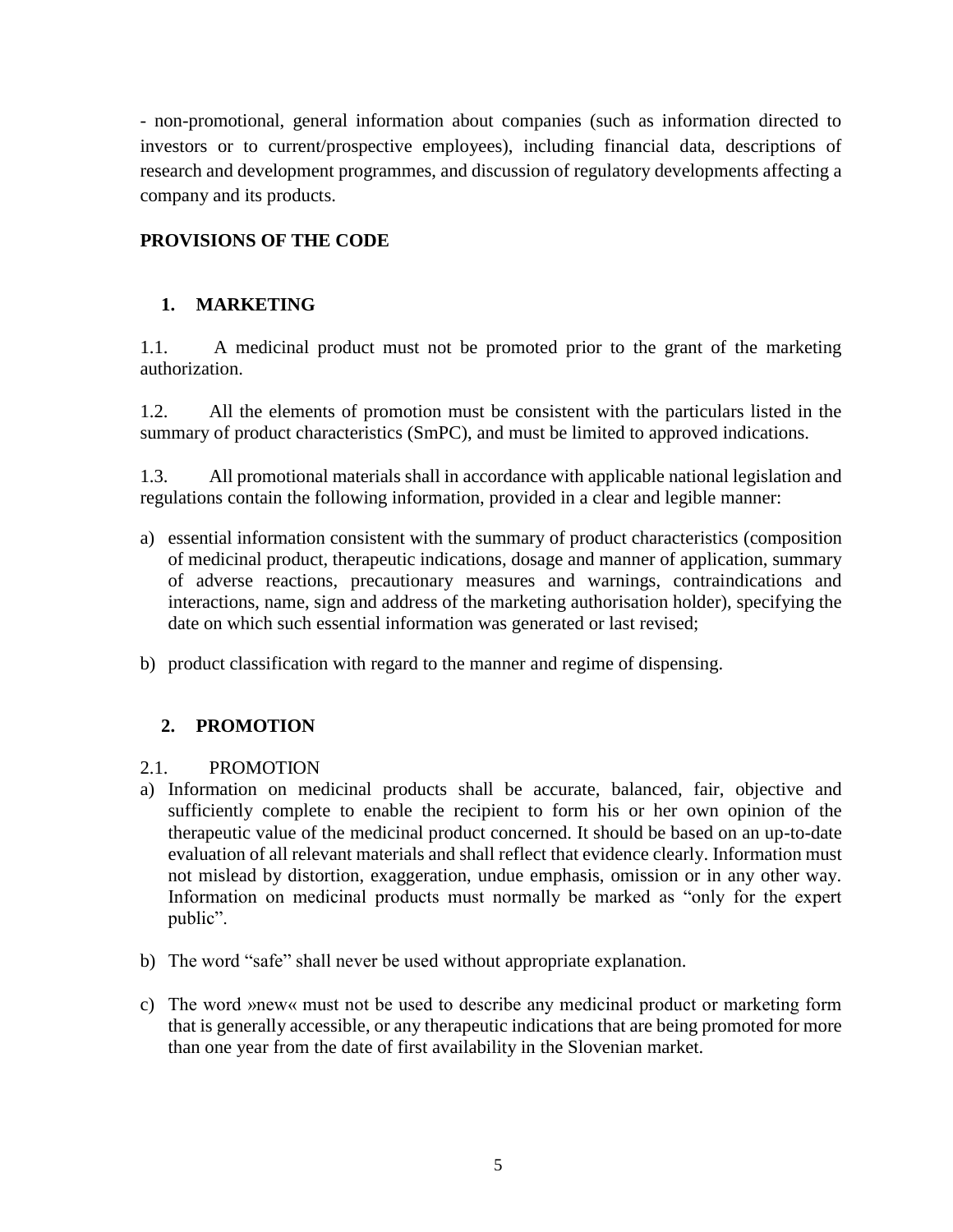- d) No claims may be made that the medicinal product has no side-effects and no risks of causing poisoning or addiction.
- e) When promotional materials refer to published studies, data must be stated correctly and clear references should be given.
- f) Promotion activities must be capable of substantiation which must be promptly provided in response to reasonable requests from healthcare professionals. In particular, promotional claims about side-effects must reflect available evidence or be capable of substantiation by clinical experience. Substantiation need not be provided, however, in relation to the validity of indications approved in the marketing authorization.
- g) Promotion must encourage the rational use of medicinal products by presenting them objectively and without exaggerating their properties. Claims must not imply that a medicinal product, or an active ingredient, has some special merit, quality or property unless this can be substantiated.
- h) Any comparison made between different medicinal products must be based on relevant and comparable aspects of the products. Comparative advertising must not be misleading or disparaging.
- i) All artwork, including graphs, illustrations, photographs and tables taken from published studies included in promotional material should:
	- clearly indicate the precise source(s) of the artwork;
	- be faithfully reproduced, except where adaptation or modification is required in order to comply with any applicable code(s), in which case it must be clearly stated that the artwork has been adapted and/or modified.

Artwork included in promotion must in no way mislead the prescriber or user about the nature of a medicine (for example whether it is appropriate for use in children) or mislead about a claim or comparison (for example by using incomplete or statistically irrelevant information or unusual criteria).

### 2.2. DOCUMENTATION

Any information included in promotion must be supported by documentation that can be provided on request.

Such documentation need not be provided for information that has been approved in the marketing authorization.

Clinical data that refers to unpublished company sources must be marked with the following notation: "Data is accessible at local company headquarters upon request." Recipients of promotion materials must have sufficient information available to verify such materials, whereby such information must be an integral part of promotional materials, reference a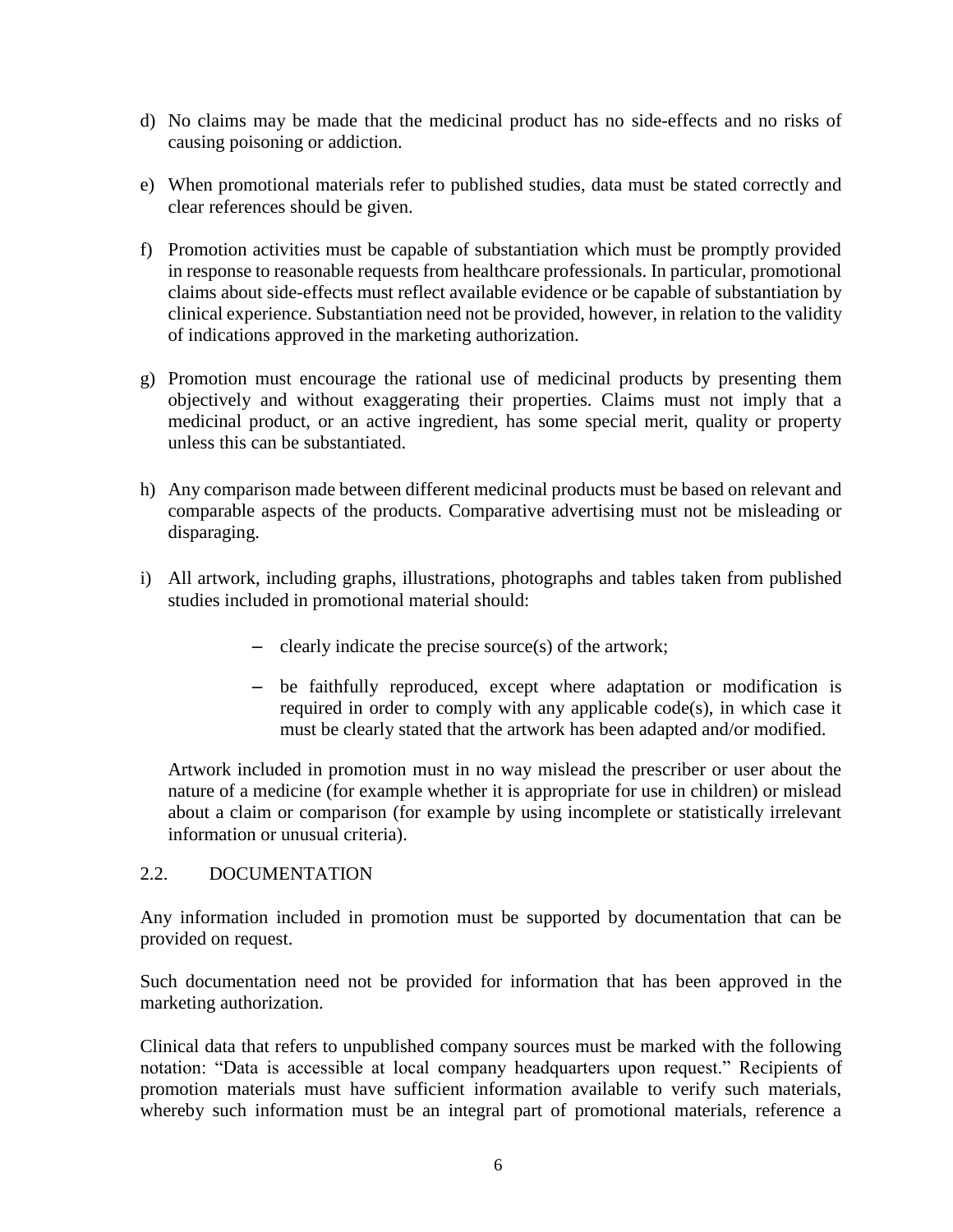published report or available upon request. The company must submit the sources of its claims within 15 days of the date of relevant request.

# 2.3. UNAPPROVED INDICATIONS

Promotions of medicinal products must be done in accordance with the marketing authorisation for the relevant medicinal product and using data listed in the summary of the main characteristics.

Promotion of indications not included in the marketing authorisation is prohibited. The medical department of a Forum member company may provide information on the indications of a medicinal product that are not included in the marketing authorisation ("unapproved indications") at the request of a healthcare professional, but must not use such indications for promotion.

### 2.4. GIFTS

Expert associates may not offer any gifts or use pretences to assure a visit with a healthcare professional. Visits or talks with healthcare professionals must not be subject to any payment.

The term "gift" is understood in a wider sense of the word and is not limited only to direct financial or material incentives for healthcare professionals (e.g. expert associates are not allowed to make charity donations in exchange for visits with healthcare professionals).

### 2.5. USE OF QUOTATIONS IN PROMOTION

Quotations from medical and scientific literature or from personal communications must be faithfully reproduced (except where adaptation or modification is required in order to comply with the HCP Code, in which case it must be clearly stated that the quotation has been adapted and/or modified) and the precise sources identified.

### 2.6. ACCEPTABILITY OF PROMOTION

Companies must maintain high ethical standards at all times. Promotions must:

- a) never bring discredit upon, or reduce confidence in the pharmaceutical industry;
- b) be of a nature which recognises the special nature of medicines and the professional standing of the recipient(s);
- c) not be likely to cause offence.

### 2.7. DISTRIBUTION OF PROMOTION MATERIALS

- a) Promotion should only be directed at those healthcare professionals whose need for, or interest in, the particular information can reasonably be assumed.
- b) Mailing lists of healthcare professionals must be kept up-to-date. Requests by healthcare professionals to be removed from such lists must be complied with.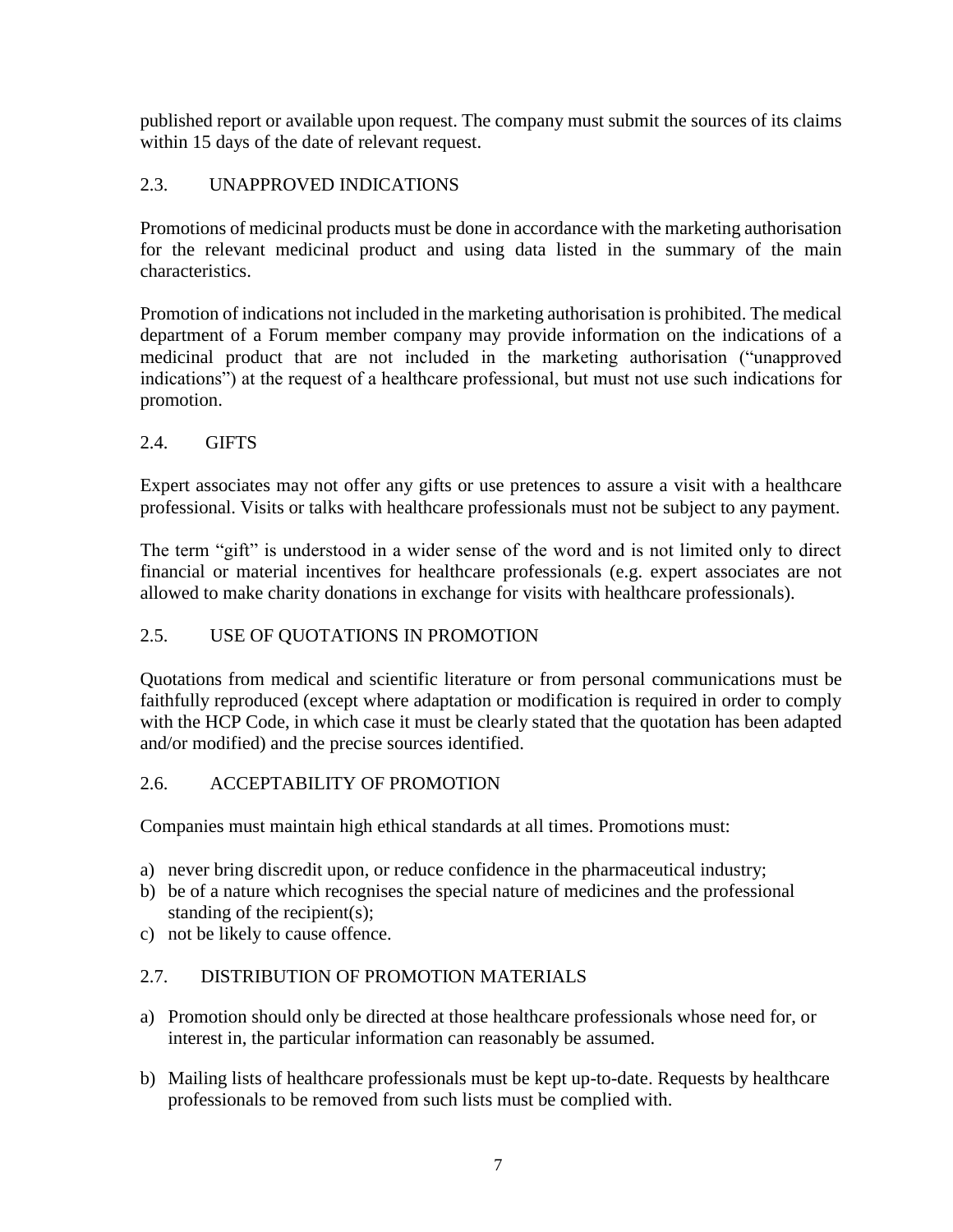c) Subject to applicable national laws and regulations, the use of faxes, e- mails, automated calling systems, text messages (SMS) and other electronic data communications for promotion is prohibited except with the prior permission, or upon the request, of the recipient.

### 2.8. TRANSPARENCY OF PROMOTION

- a) Promotion and promotional materials must not be disguised or disguise their actual intent.
- b) Clinical assessments, post-marketing programmes and post-authorization studies must not be disguised promotion. Such programmes and studies must be conducted with a primarily scientific or educational purpose.
- c) Where a company pays for or otherwise secures or arranges the publication of promotional material in newspapers and magazines, such promotional material must not resemble independent editorial matter.
- d) Material relating to medicines and their uses, whether promotional in nature or not, which is sponsored by a company must clearly indicate that it has been sponsored by that company.

2.9 INFORMATIONAL OR EDUCATIONAL MATERIALS AND ITEMS OF MEDICAL UTILITY

- a) The transmission of informational or educational materials is permitted provided if is: (i) "of reasonable value"; (ii) directly relevant to the practice of medicine or pharmacy; and (iii) directly beneficial to the care of patients. The distribution of such materials or items shall not constitute an incentive to prescribe, purchase, supply, sell or administer a Medicinal Product.
- b) Items of medical utility, aimed directly at the education of healthcare professionals and patient care can be provided if they are "of reasonable value" and do not offset routine business practices of the recipient.
- c) The scope of Informational or educational materials and Items of medical utility considered may not constitute of the prohibition on gifts defined under Article 4 of this Code.

The meaning of the term "reasonable value" as used herein, shall be defined by an exception set out by the Income Tax Act which states that individual gifts are not included in the tax base if their value does not exceed 42 EUR (including VAT), or if the total annual value of all gifts received in a fiscal year from the same legal person does not exceed 84 EUR (including VAT).

### 2.10. PROMOTION TO THE GENERAL PUBLIC SHALL NOT BE CARRIED OUT

a) Promotion of the following medicinal products to the general public shall be prohibited: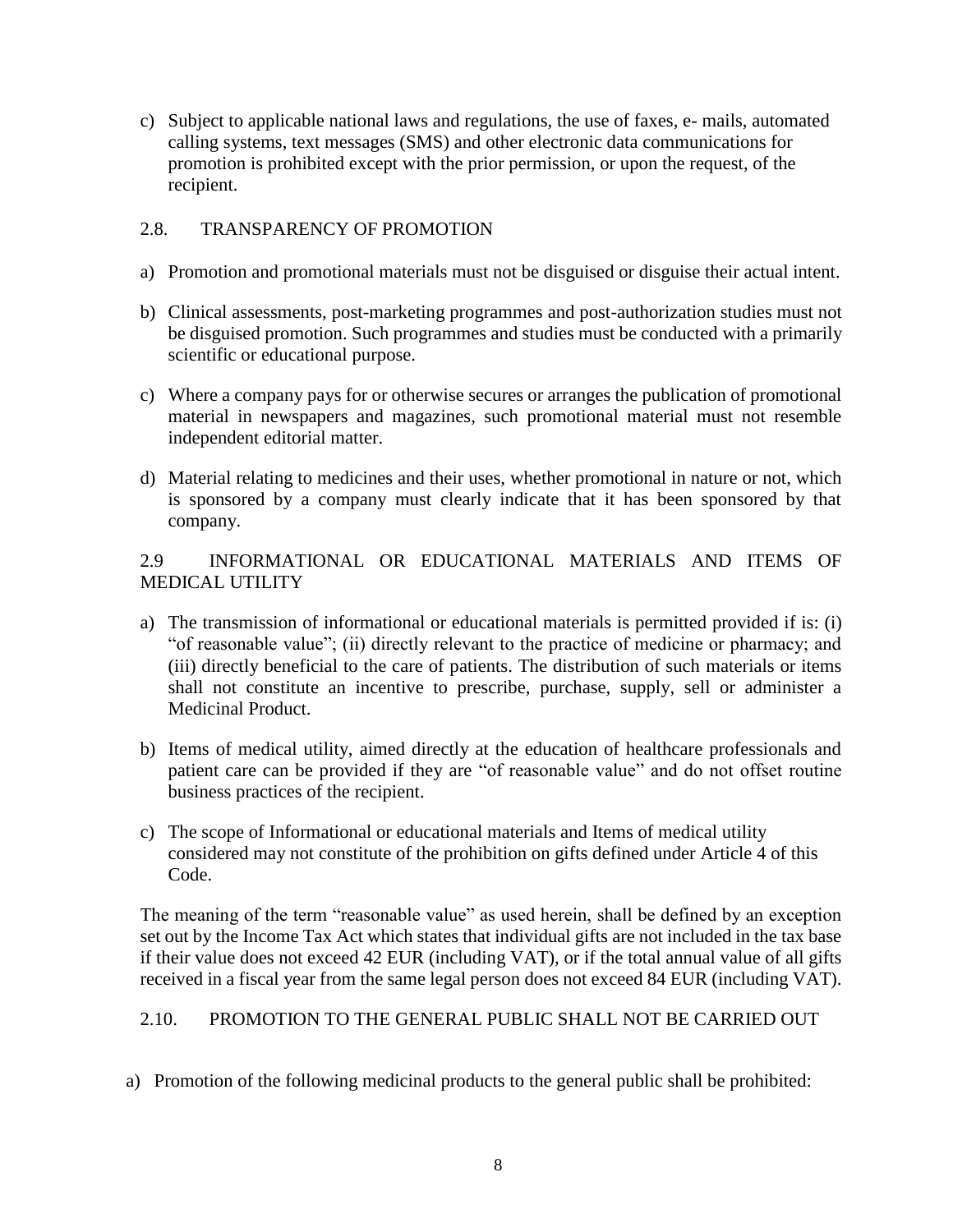- prescription-only medicinal products;

- medicinal products containing active substances classified as psychotropic or narcotic by an international convention, e.g. the UN Conventions of 1961 and 1971;

- any other medicinal products the promotion of which to the general public is prohibited by law. This prohibition shall not apply to notifications of vaccinations carried out by the pharmaceutical industry and approved by competent bodies.

b) In the case of requests from individual members of the general public for advice on personal medical matters, the enquirer should be advised to consult a healthcare professional.

### 2.11. EVENTS AND HOSPITALITY

1) All promotional, scientific or professional meetings, congresses, conferences, symposia, and other similar events (hereinafter: "event") organised or sponsored by a company must be held in an "appropriate" venue that is appropriate to the main purpose of the event, costs may only be covered when this is appropriate and otherwise complies with legally prescribed amounts and the provisions of the HCP Code.

An "appropriate" location or venue in the sense of the present item shall mean any location or venue normally used for organising such events, with the exception of "leisure" or "luxury" locations.

A "leisure" location or venue in the sense hereof means a location known predominantly for providing special types of entertainment (outside the scope of congress activity), such as for example a casino or a golf course.

An "extravagant" location in the sense hereof means a 5<sup>\*</sup> hotel or a similar venue of luxury category, whereby the categorization of the congress facilities at a particular location is considered to be the same as the categorization of a hotel or venue in which or in the immediate vicinity of the which they are located.

- 2) No company may organise or sponsor an event that takes place outside its home country (international event) unless:
- a) most of the invitees are from outside of its home country and, given the countries of origin of most of the invitees, it makes greater logistical sense to hold the event in another country;
- b) given the location of a relevant resource or expert that is the object or subject matter of the event, it makes greater logistical sense to hold the event in another country ("international event").
	- 3) Coverage of costs related to promotion, expert or scientific events shall be limited to travel, meals, accommodation and participation fees and shall not exceed the amounts set out by the Medicinal Products Act or another act referred to in the Medicinal Products Act.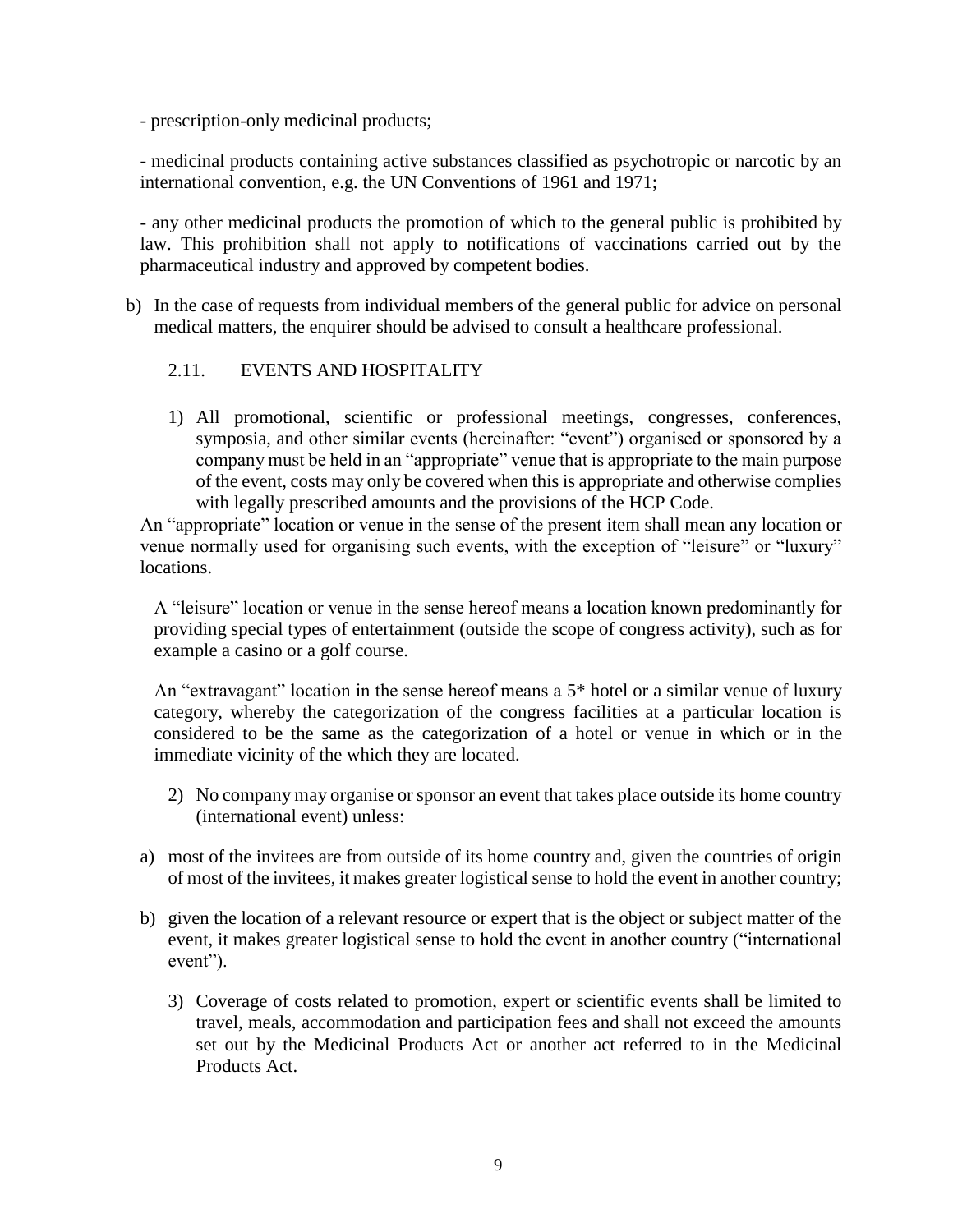Costs of travel, accommodation, food and participation fees shall not be deemed as gifts pursuant to the Public Employees Act. Reasonable costs of travel, accommodation and food shall be presented in a transparent manner.

- 4) Costs shall be covered only to event participants and not also to accompanying persons.
- 5) Companies shall not provide any meal (food and beverages) to healthcare professionals, unless the value of such individual meals (food and beverages) does not exceed 60 EUR (including VAT) if the event is set in Slovenia. If the event is set abroad the monetary threshold set in the country where the event takes place (i.e. "host country") shall prevail. All forms of hospitality offered shall be "reasonable" in level and strictly limited to the main purpose of the event. As a general rule, the hospitality provided must not exceed what healthcare professional recipients would normally be prepared to pay for themselves.

"Reasonable" hospitality in the sense of the present Item shall mean hospitality within the limitations healthcare organisations would normally observe in the organisation of events for their own needs, whereby events aimed predominantly at leisure should be avoided.

Healthcare professionals must not be provided or have paid any individual leisure activities or other extra-curricular or social activities. Moderate (simple) entertainment<sup>1</sup> at events is allowed, but must be of secondary importance in comparison to refreshing beverages and/or food. Members shall avoid organising events at "leisure" locations or venues "renowned" for their entertainment offer or for being "extravagant".

6) Costs of sponsoring or organisation of entertainment (e.g. sports or leisure) events may not be covered. Companies should avoid venues that are renowned for their entertainment offers.

# **3. QUALITY OF INFORMATION**

Promotion materials must be of satisfactory quality and must not cause offence.

# **4. PROHIBITION OF GIFTS**

 $\overline{a}$ 

Healthcare professionals may not be given, offered or promised any gifts, financial benefits or benefits in kind.

# **5. SPONSORSHIP OF HEALTHCARE PROFESSIONALS**

<sup>1</sup> When a company is organizing an event and provides refreshments and / or meals, such as lunch or dinner, it is allowed to play music in the background (i.e. ambient music).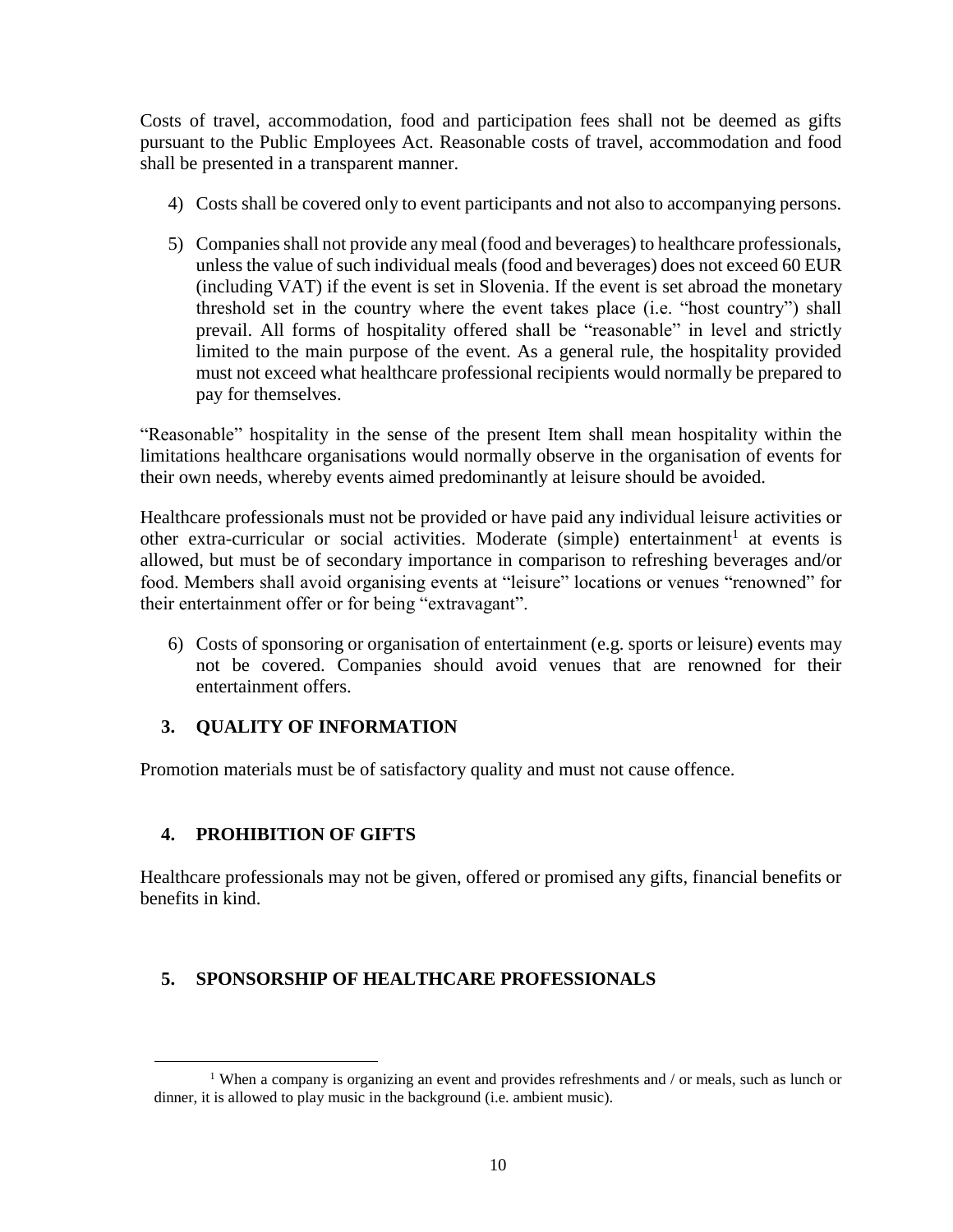Companies must comply with criteria governing the selection and sponsorship of healthcare professionals to attend training or events as provided in the applicable Medicinal Products Act or the HCP Code or pertaining thereto. Funding must not be offered to compensate merely for the time spent by healthcare professionals in attending events. In the case of international events for which a company sponsors the attendance of a healthcare professional, if any funding is provided to such healthcare professional in accordance with the provisions of Article 5, such funding is subject to the rules of the country where such healthcare professional carries out his/her profession, as opposed to those in which the international event takes place. (For the avoidance of doubt, Article 5 is not a prohibition of the extension of hospitality to healthcare professionals in accordance with Article 2.11.)

### **6. DONATIONS AND GRANTS THAT SUPPORT HEALTHCARE, RESEARCH OR EDUCATION<sup>2</sup>**

Giving donations, grants and material or other benefits to institutions, organisations or associations that are comprised of healthcare professionals and/or that provide healthcare or conduct research (that are not otherwise covered by the EFPIA Code on the promotion of prescription-only medicines to, and interactions with, healthcare professionals or the EFPIA Code of Practice on relationships between the pharmaceutical industry and patient organisations) are only allowed if: (i) they are made for the purpose of supporting healthcare, research or education; (ii) they are documented and kept on record by the donor/grantor; and (iii) they do not constitute an inducement to recommend, prescribe, purchase, supply, sell or administer specific medicinal products; and (iv) if the donor has no influence on the selection of participants of an event and the selection is carried out independently by the institution receiving a donation. Donations and grants to individual healthcare professionals and/or independent entrepreneurs are not permitted under this section. Company sponsorship of healthcare professionals to attend international events is covered by Article 5. Companies are encouraged to make available publicly information about donations and grants (in cash or in kind or otherwise) made by them covered in this Article 6.

#### **7. FEES FOR SERVICE**

 $\overline{a}$ 

Contracts between companies and institutions, organisations or associations of healthcare professionals under which such institutions, organisations or associations provide any type of services to companies (or any other type of funding not covered under Article 8 or not otherwise covered by the Code) are only allowed if such services (or other funding): (i) are provided for the purpose of supporting healthcare or research; and (ii) do not constitute an inducement to recommend, prescribe, purchase, supply, sell or administer specific medicinal products.

### **8. THE HIRING OF CONSULTANTS**

<sup>&</sup>lt;sup>2</sup> The provisions of Article 6 shall not apply to discounts, rebates and free medicines provided by member companies to organizations or associations where healthcare professionals conduct research or provide health care.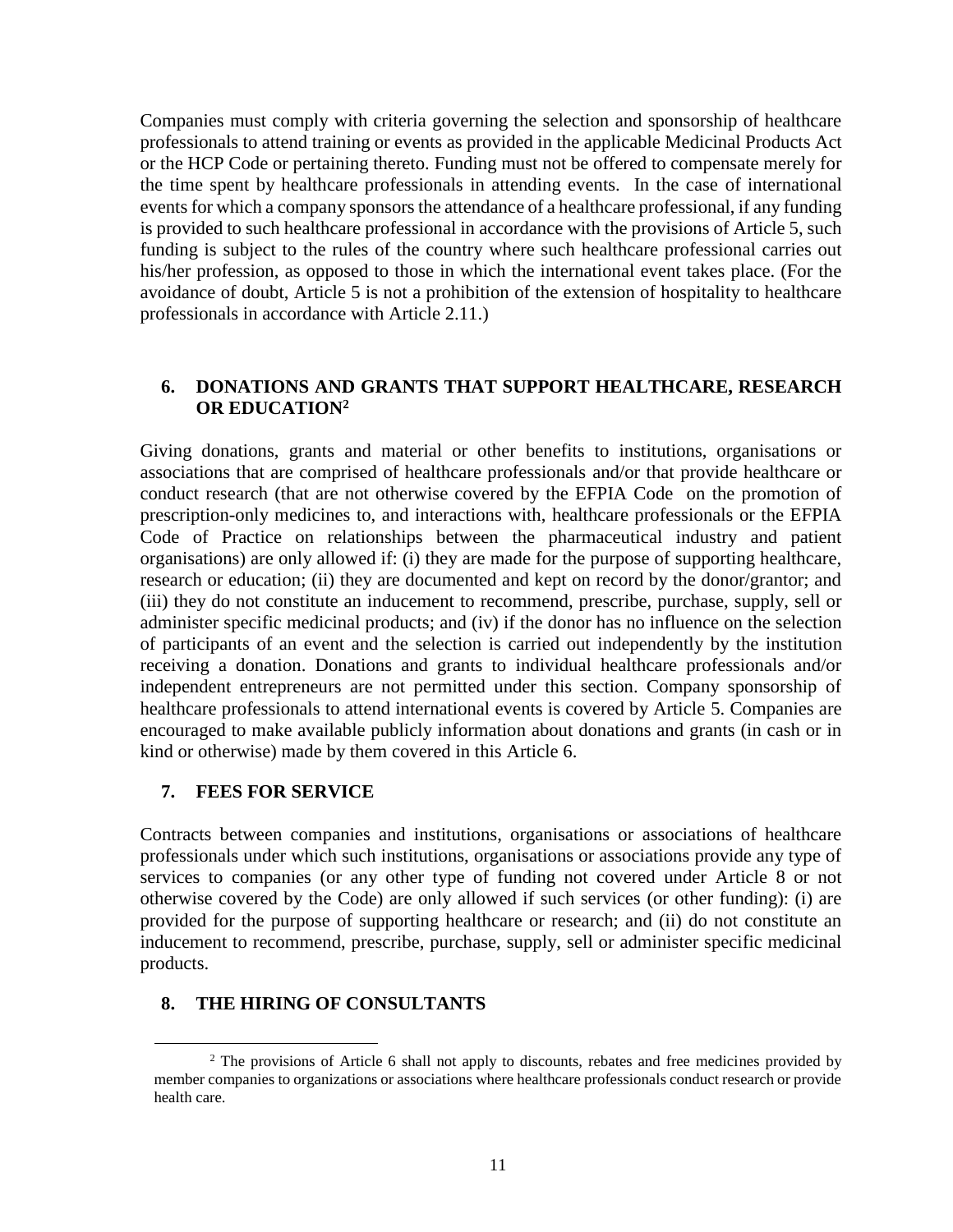8.1. It is permitted to use healthcare professionals as consultants and advisors, whether in groups or individually, for services such as speaking at and chairing meetings, involvement in medical/scientific studies, clinical trials or training services, participation at advisory board meetings, and participation in market research where such participation involves remuneration and/or travel. The arrangements that cover these genuine consultancy or other services must, to the extent relevant to the particular arrangement, fulfil all the following criteria:

- a) a written contract or agreement is concluded in advance of the commencement of the services which specifies the nature of the services to be provided and, subject to clause (g) below, the basis for payment of those services;
- b) a legitimate need for the services is clearly identified in advance of requesting the services and entering into arrangements with the prospective consultants;
- c) the criteria for selecting consultants is directly related to the identified need and the persons responsible for selecting the consultants shall have the expertise necessary to evaluate whether the particular healthcare professionals meet those criteria;
- d) the number of healthcare professionals retained is not greater than the number reasonably necessary to achieve the identified need;
- e) the contracting company maintains records concerning, and makes appropriate use of, the services provided by consultants;
- f) the hiring of healthcare professionals to provide the relevant service is not an inducement to recommend, prescribe, purchase, supply, sell or administer a particular medicinal product; and
- g) the compensation for the services is reasonable and reflects the fair market value of the services provided. In this regard, token consultancy arrangements should not be used to justify compensating healthcare professionals.

8.2. In their written contracts with consultants, companies are strongly encouraged to include provisions regarding the obligation of the consultant to declare that he/she is a consultant to the company whenever he/she writes or speaks in public about a matter that is the subject of the agreement or any other issue relating to that company. Similarly, companies that on a parttime basis employ healthcare professionals that are still practising their profession are strongly encouraged to ensure that such persons have an obligation to declare his/her employment arrangement with the company whenever he/she writes or speaks in public about a matter that is the subject of the employment or any other issue relating to that company. The provisions of this Article 8.2. apply even though the Code does not otherwise cover non-promotional, general information about companies.

8.3. Limited market research, such as one-off phone interviews or mail/e- mail/internet questionnaires are excluded from the scope of this Article 8, provided that the healthcare professional is not consulted in a recurring manner (either with respect to the frequency of calls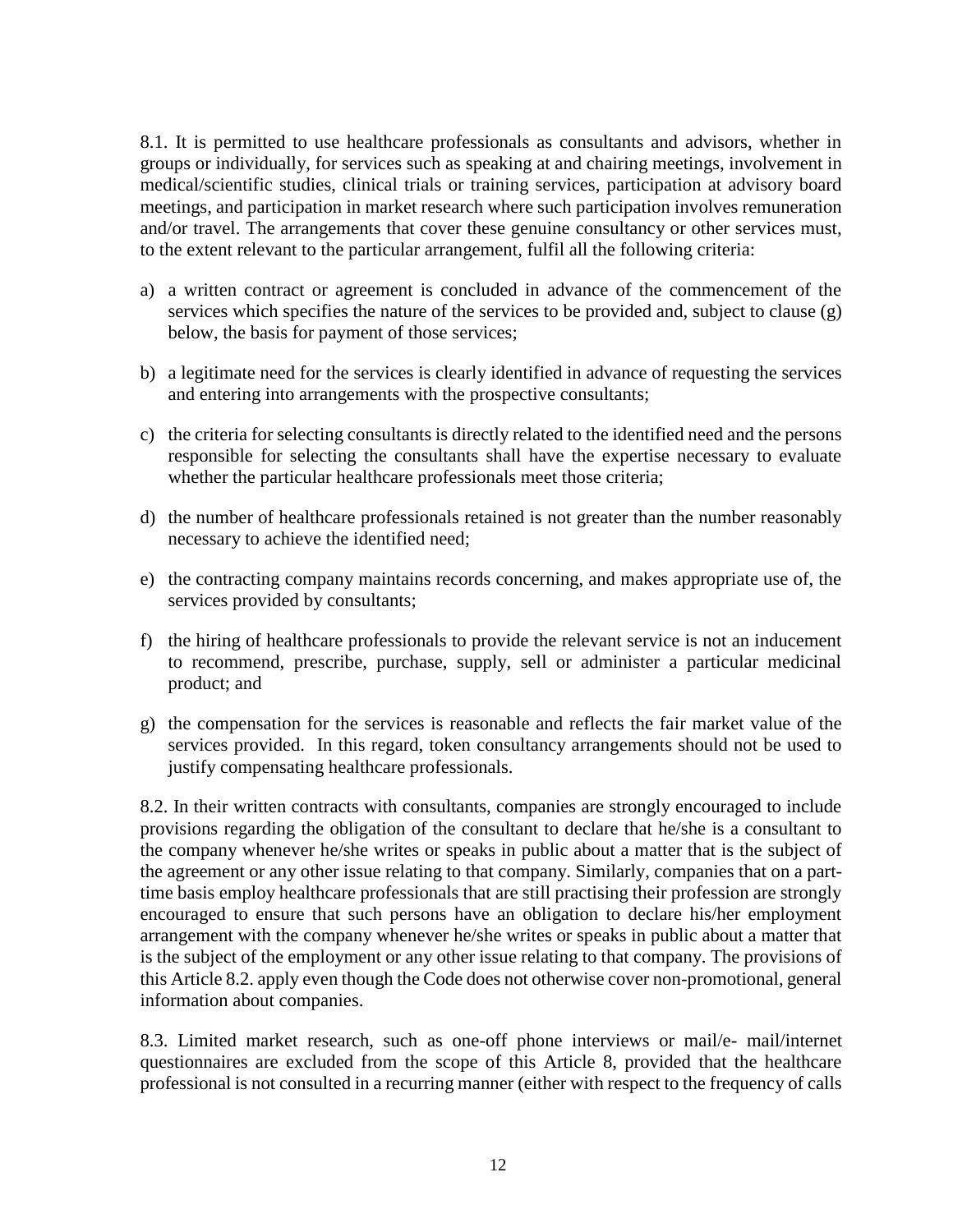generally or of calls relating to the same research) and that the remuneration does not exceed 20 EUR (including VAT) per questionnaire or interview.

8.4. If a healthcare professional attends an event (an international event or otherwise) in a consultant, the relevant provisions of Article 2.11. shall apply.

### **9. NON-INTERVENTIONAL CLINICAL STUDIES OF MEDICINAL PRODUCTS**

9.1. A non-interventional clinical study of a marketed medicine is defined as a study where the medicinal product(s) is (are) prescribed in the usual manner in accordance with the terms of the marketing authorisation. The assignment of the patient to a particular therapeutic strategy is not decided in advance by a trial protocol but falls within current practice and the prescription of the medicine is clearly separated from the decision to include the patient in the study. No additional diagnostic or monitoring procedures shall be applied to the patients and epidemiological methods shall be used for the analysis of collected data. Patients must be informed that data is collected on them that shall be used for studies and must be assured that the confidentiality will be strictly enforced.

9.2. Non-interventional clinical studies that are prospective in nature and that involve the collection of patient data from or on behalf of individual, or groups of, healthcare professionals specifically for the study must comply with all of the following criteria:

- a) the study is conducted with a scientific purpose;
- b) (i) there is a written study plan and (ii) there are written contracts between healthcare professionals and/or the institutes at which the study will take place, on the one hand, and the company sponsoring the study, on the other hand, which specify the nature of the services to be provided and, subject to clause (c) immediately below, the basis for payment of those services;
- c) any remuneration provided is reasonable and reflects the fair market value of the work performed;
- d) prior to commencement of study the consent of the competent medical ethics committee must be acquired;
- e) local laws, rules and regulation on personal data privacy (including the collection and use of personal data) must be respected;
- f) the study must not constitute an inducement to recommend, prescribe, purchase, supply, sell or administer a particular medicinal product;
- g) the study plan must be approved by the company's medical department and the conduct of the study must be supervised by the company's medical department as described in Section  $10.2.c$ );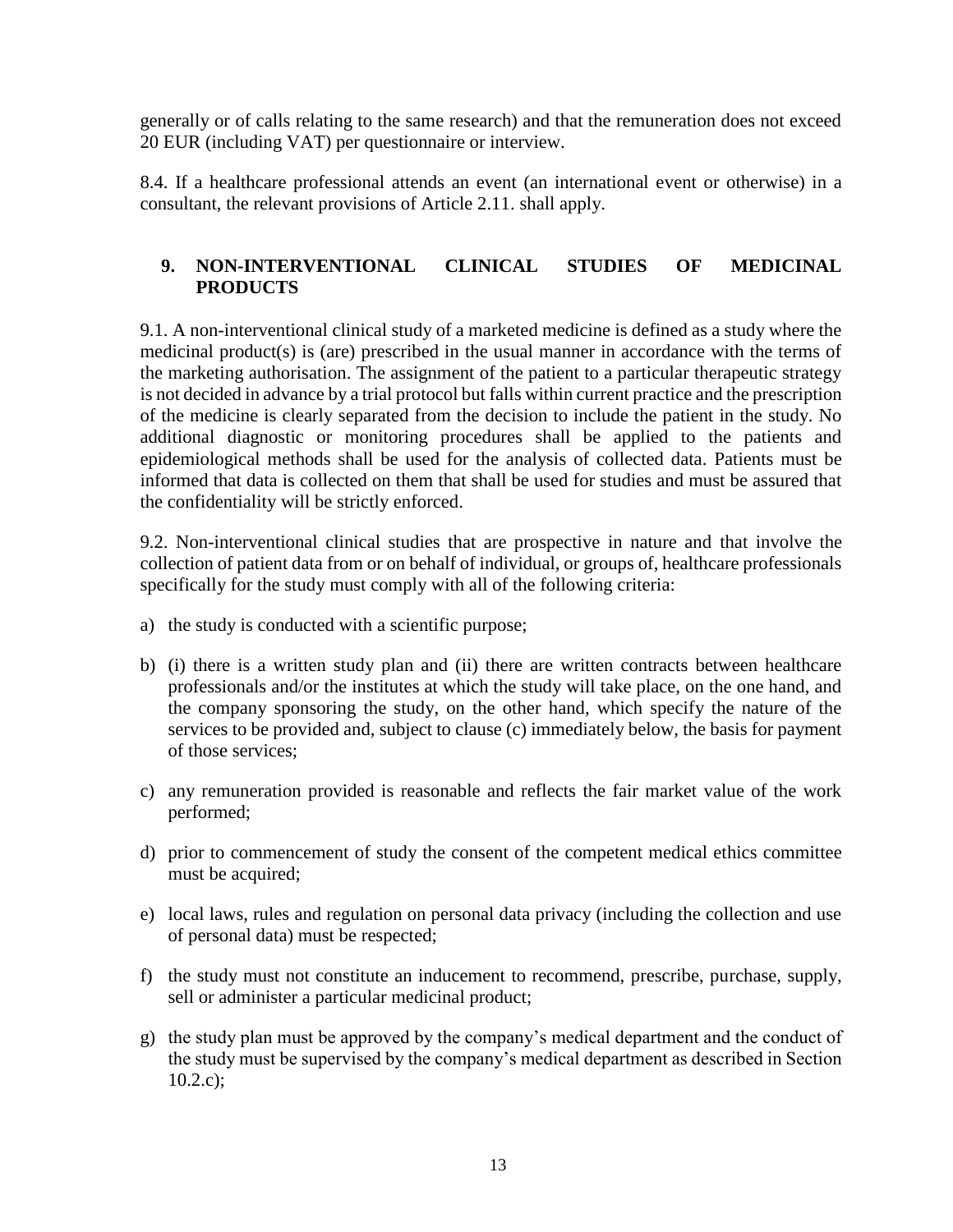- h) the study results must be analysed by or on behalf of the contracting company and summaries thereof must be made available within a reasonable period of time to the company's service responsible for conducting clinical studies (as described in Article 10.2.b), which shall maintain records of such reports for a reasonable period of time. The company should submit the summary report to all healthcare professionals that participated in the study and should make the summary report available to the competent medical ethics committee upon its request. If the study shows results that are important for the assessment of benefit-risk, the summary report should be immediately forwarded to the relevant competent authority;
- i) expert associates may only be involved in an administrative capacity and such involvement must be under the supervision of the company's medical department that shall also ensure that the expert associates are adequately trained. Such involvement must not be linked to the promotion of any medicinal product.

9.3. Members are obliged to observe additional stricter conditions, as stipulated by applicable legislation.

9.4. To the extent applicable, companies are encouraged to comply with Article 9.2. for all other types of studies covered by Section 9.1, including epidemiological studies and registries and other studies that are retrospective in nature. In any case, such studies are subject to Article 8.1.

# **10. PERSONS EMPLOYED IN PHARMACEUTICAL PROMOTIONAL ACTIVITIES**

### 10.1. EXPERT ASSOCIATES OF PHARMACEUTICAL COMPANY

- a) Each company shall ensure that its expert associates, including personnel operating on behalf of the company and any other company representatives who call on healthcare professionals, pharmacies, hospitals or other healthcare facilities in connection with the promotion of medicinal products (each, an "expert associate") are familiar with the relevant requirements of the applicable code(s), and all applicable laws and regulations, and are adequately trained and have sufficient scientific knowledge to be able to provide precise and complete information about the medicinal products they promote.
- b) Expert associates must approach their duties responsibly and ethically.
- c) Expert associates shall perform their activities in accordance with the Forum Code and all applicable laws and regulations, while companies shall be obliged to assure compliance.
- d) During each visit, and subject to applicable laws and regulations, expert associates must give the visited healthcare professionals, or have available for them, a summary of the product characteristics for each medicinal product they present.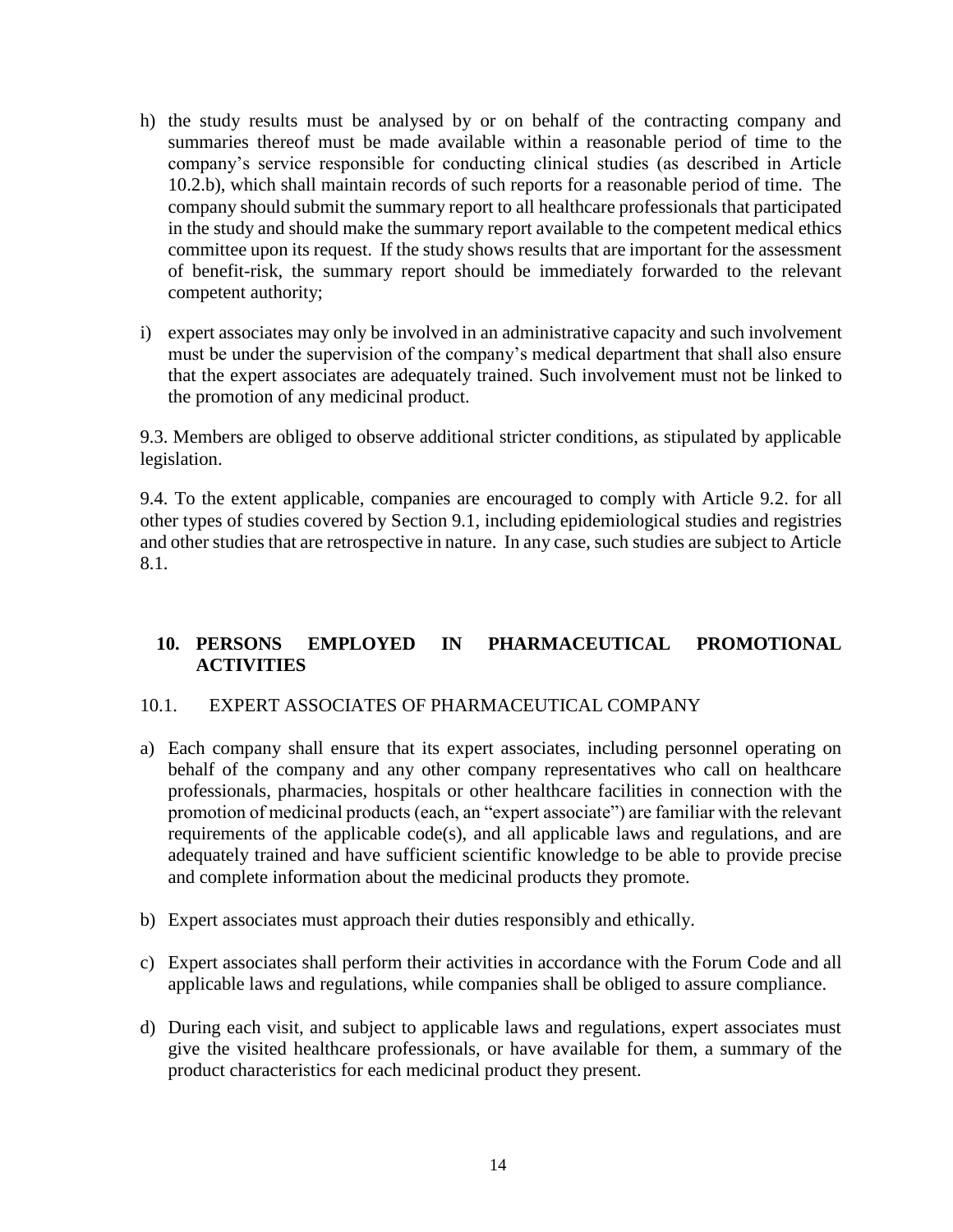- e) Expert associates must transmit to the company forthwith any information they receive in relation to the use of their company's medicinal products, particularly reports of sideeffects.
- f) Expert associates must ensure that the frequency, timing and duration of visits to healthcare professionals, pharmacies, hospitals or other healthcare facilities, remain within appropriate boundaries.
- g) Expert associates must not use any inducement or subterfuge to gain an interview. In an interview, or when seeking an appointment for an interview, expert associates must, from the outset, take reasonable steps to ensure that they do not mislead as to their identity or that of the company they represent.

### 10.2. OTHER STAFF

- a) All company staff that is in any way concerned with the preparation or approval of promotional material or information must be fully conversant with the requirements of the Rules on advertising of medicines.
- b) Every company must have a department or a responsible person in charge of information about its products and supervision of non-interventional studies. Such a medical department shall employ a physician or pharmacist responsible for the approval of promotion materials prior to publishing. Such person must certify that he or she has examined the final form of the promotional material and that in his or her belief it is in accordance with the requirements of the applicable code(s) and any applicable advertising laws and regulations, is consistent with the summary of product characteristics and is a fair and truthful presentation of the facts about the medicine. In addition, the company must ensure a medical doctor or a pharmacist, who will be responsible for the oversight of any noninterventional study (including the review of any responsibilities relating to such studies, particularly with respect to any responsibilities assumed by expert associates). Such person must certify that he or she has examined the protocol relating to the non-interventional study and that in his or her belief it is in accordance with the requirements of the applicable code(s).
- c) Each company must appoint a responsible person for supervising the company to ensure that the standards of the applicable code(s) are met.

### **11. MEDICINAL PRODUCT SAMPLES**

11.1. In accordance with the EU Directive 2001/83/EC and current Rules on advertising of medicinal products, in principle, no medical samples should be given to persons authorized to prescribe medicinal products, except exceptionally under the following conditions: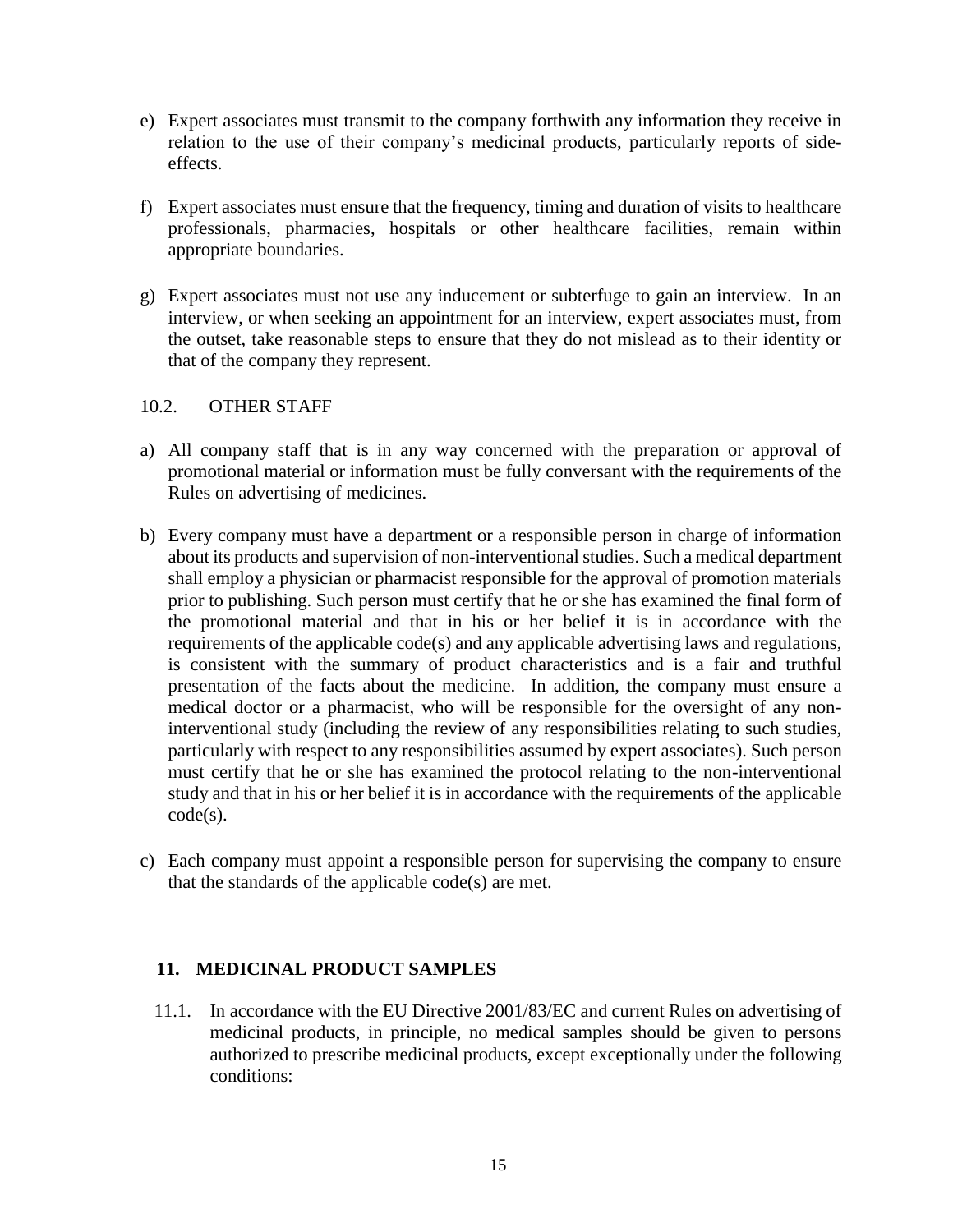- the medicinal product has due marketing authorisation;
- the medicinal product does not require any special storage conditions, such as a cold chain;
- no more than two years have elapsed from acquisition of the marketing authorisation or approval of a change of marketing authorisation that requires a new application;
- samples may only be delivered upon a written request signed and dated by the prescriber;
- the recipient must keep a record of received samples and must not resell them;
- samples must be in the smallest packaging on the market;
- samples must be accompanied by SmPC;
- each sample has to be in packaging with leaflet enclosed as approved by marketing authorisation, and marked "free medical sample - not for sale";
- samples must not contain narcotic and psychotropic substances.

Members are obliged to observe additional stricter conditions, as stipulated by applicable legislation.

Medical samples must not be given as an inducement to recommend, prescribe, purchase, supply, sell or administer specific medicinal products, and should not be given for the sole purpose of treating patients.

Medical samples are provided to health professionals when the patient needs to be instructed on the method of use of the new medicinal product, if not intended for oral use.

11.2. Companies must have adequate systems of recording, control and accountability for samples which they distribute and for all medicines handled by its representatives. These systems shall also clearly establish that each health professional authorised to prescribe medicinal products may receive only one sample of each medicinal product in its smallest packaging registered in the market and for which the Marketing Authorization Holder has informed in writing the regulatory authority of actual launch in the market.

Each sample must be marked "free medical sample – not for sale" or words to that effect and must be accompanied by a copy of the summary of product characteristics.

### **12. SANCTIONS**

If the Forum finds out or is informed about a violation of the HCP code, it shall request the violating company to immediately cease the violation and sign a statement that it shall not repeat it. Sanctions must be proportionate to the nature of the violation, have a deterrent effect and take into account repeated violations of the same type or patterns of various violations. Generally the most effective sanction is the combination of notifying all the Forum members and financial fine for the violating company, however, the Forum may impose any other effective sanction to enforce the implementation of the HCP code. The Forum must also study all the applicable legal or financial requirements that could influence the nature of sanctions.

#### 13. **RESPONSIBILITY**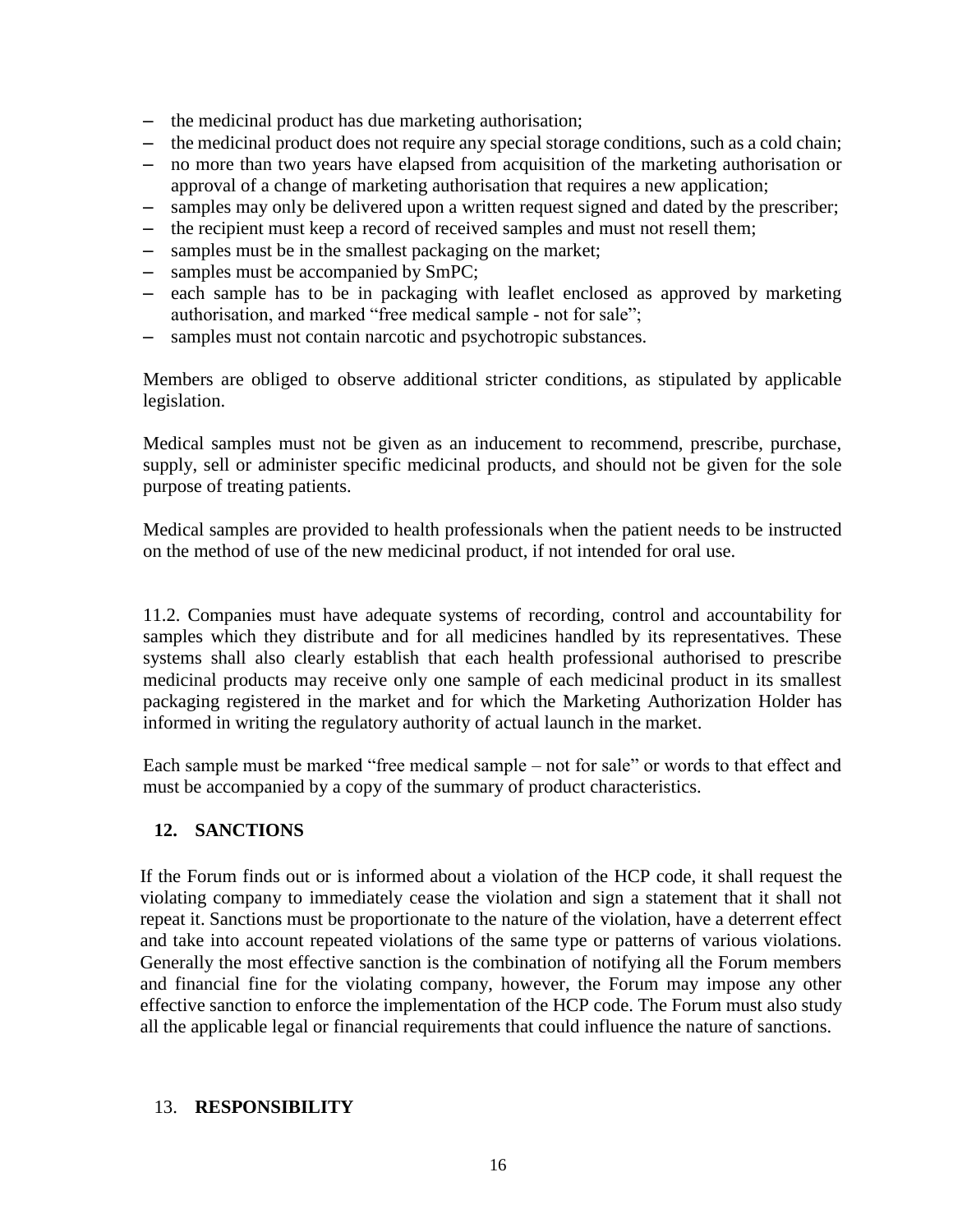#### 13.1. SCOPE OF RESPONSIBILITY

Responsibility for pharmaceutical information shall apply to information as a whole: for form and content.

### 13.2. RESPONSIBLE PERSONS

Responsibility for assuring compliance with the present HCP code is borne by all Forum members. Authorised representatives of Forum members are responsible also for compliance with this code.

### **14. SUPERVISION**

The Committee as a Forum body assesses information on medicinal products and the appropriateness of member cooperation with healthcare professionals and patient organisations and provides guidelines.

### **15. COMPLAINTS**

Complaints regarding violations of these rules shall be submitted to the Committee within 30 days from the occurrence of violation.

### **16. AMENDMENTS**

Amendments or adjustments of the HCP code may be instituted on the basis of an opinion of the majority of Forum members. The HCP code may be amended several times per year: a) Upon amendment of the EFPIA Code on the promotion of prescription-only medicines to, and interactions with, healthcare professionals.

b) Upon a request submitted to the Forum Board by a member company (or several thereof), which shall be submitted for approval to the Forum General Assembly.

Adoption shall require the majority of present votes at a General Assembly.

### **17. ENFORCEMENT**

This code entered into force on 20 January 2012 when approved by Forum`s General Assembly.